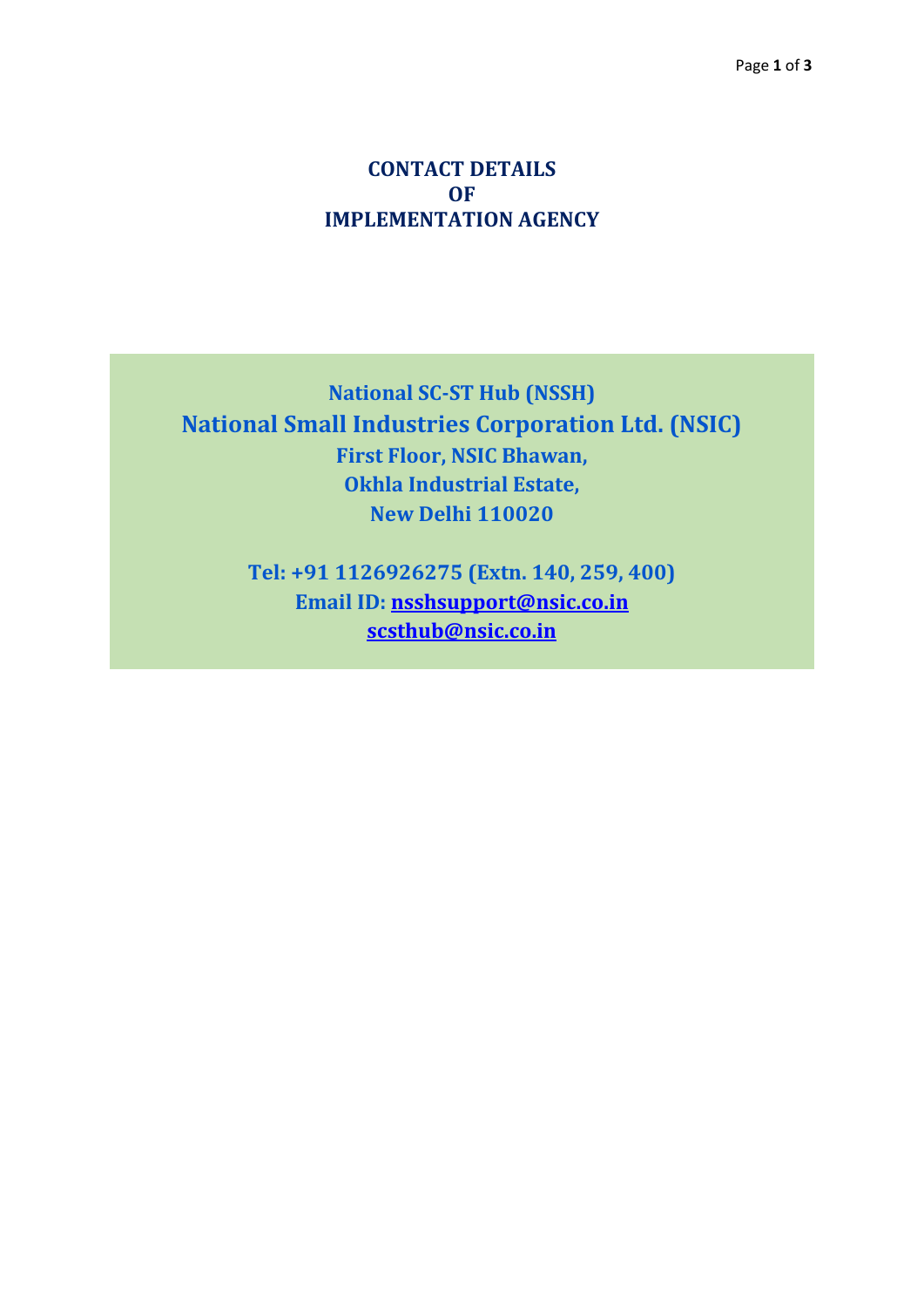## **Field level implementation of NSSH scheme is done by 15 National SC-ST hub Offices (NSSHOs) of NSIC located across all the country**

| S.No.                   | <b>State</b>                   | <b>City</b>        | <b>Address</b>                                                                                                            | <b>Contact Details</b>                                                              |
|-------------------------|--------------------------------|--------------------|---------------------------------------------------------------------------------------------------------------------------|-------------------------------------------------------------------------------------|
| $\mathbf{1}$            | <b>UTTAR</b><br><b>PRADESH</b> | <b>Agra</b>        | Unit No:202, 2 <sup>nd</sup> Floor, Sector-12A,<br>Padam Business Park, Awas Vikas,<br>Sikandra Yojana,<br>Agra - 282 007 | +91 9760100565<br>+91 7983144761<br>Email: nsshoagra@nsic.co.in                     |
| $\overline{2}$          | <b>UTTAR</b><br><b>PRADESH</b> | <b>Lucknow</b>     | 503, Sriram Tower, 5th Floor, 13,<br><b>Ashok Marg,</b><br><b>Lucknow-226001</b>                                          | +91 5222288803<br>Email: nssholucknow@nsic.co.in                                    |
| $\overline{\mathbf{3}}$ | <b>BIHAR</b>                   | Patna              | 104, 1st Floor, Manna-Surti Complex,<br><b>Doctors Colony, Kankarbagh,</b><br>Patna-800020                                | +91 6122354222<br>+91 612 3212403<br>+91 7408810666<br>Email: nsshopatna@nsic.co.in |
| $\overline{\mathbf{4}}$ | <b>ORISSA</b>                  | <b>Bhubaneswar</b> | 3rd Floor, IMDC Building,<br><b>Mancheswar Industrial Estate,</b><br><b>Bhubaneswar-751010</b>                            | +91 6742549780<br>Email: nsshobhub@nsic.co.in                                       |
| $5\phantom{a}$          | <b>ORISSA</b>                  | Guwahati           | <b>Industrial Estate, Bye Lane No:3,</b><br>Bamunimaidam,<br>Guwahati-781021                                              | +91 8575091069<br>Email: nsshogwh@nsic.co.in                                        |
| 6                       | <b>MEGHALAYA</b>               | <b>Shillong</b>    | <b>DIC Complex, Short Round Road,</b><br><b>Industrial Estate,</b><br><b>Shillong-793001</b>                              | +91 8100799171<br>Email: nsshoshilong@nsic.co.in                                    |
| $\overline{7}$          | <b>WEST BENGAL</b>             | Ranchi             | <b>Udyog Bhawan, Industrial Area,</b><br>Kokar,<br><b>Ranchi-834001</b>                                                   | +91 9371202014<br>Email: nsshoranchi@nsic.co.in                                     |
| 8                       | <b>WEST BENGAL</b>             | <b>Kolkata</b>     | Plot No: 7/7 & 7/8,<br>Block-CP, Salt Lake, Sector-V,<br><b>Kolkata-700091</b>                                            | +91 3329521253<br>Email: nsshokol@nsic.co.in                                        |
| $\boldsymbol{9}$        | <b>MAHARASHTRA</b>             | <b>Mumbai</b>      | <b>Prestige Chambers,</b><br>1st Floor, Kalyan Street,<br>Manjid (East),<br><b>Mumbai-400 009</b>                         | +91 2249710065<br>+91 22 23728902<br>+91 9769686775<br>Email: nsshomum@nsic.co.in   |
| 10                      | <b>MAHARASHTRA</b>             | <b>Pune</b>        | 213, 2 <sup>nd</sup> Floor,<br>Pune-Satara Road,<br>Near Sai Baba Temple, Swargate,<br><b>Pune-411037</b>                 | +91 2048620209<br>Email: nsshopune@nsic.co.in                                       |
| 11                      | <b>GUJARAT</b>                 | <b>Surat</b>       | 306, 3rd Floor,<br><b>Rajhans Building Opposite</b><br><b>J.K.Tower, Ring Road,</b><br><b>Surat-395002</b>                | +91 8980098476<br><b>Email:</b><br>nsshosurat@nsic.co.in                            |